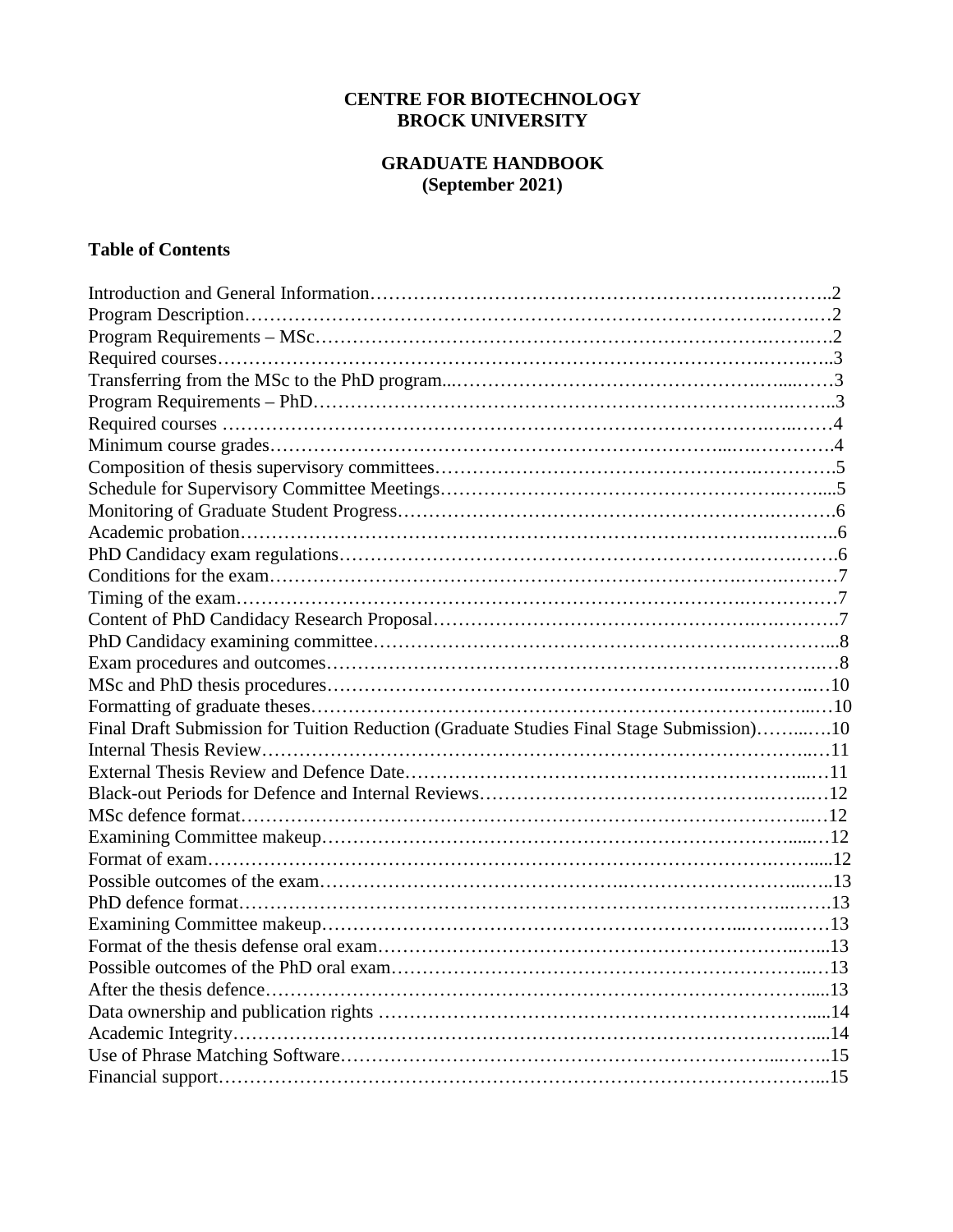### *Introduction and General Information*

Welcome to the Centre for Biotechnology at Brock University. We hope that you will have a stimulating and enjoyable experience as a Graduate Student.

The Centre for Biotechnology provides facilities for students working towards their Master and/or Doctoral degrees in Biotechnology. In this document you will find information that is specific to the procedures and practices within the Centre for Biotechnology. Most aspects of a Graduate Student's career at Brock are governed by University Regulations.

Important resources for graduate students and faculty members include but are not limited to:

- Center for Biotechnology webpage: [Centre for Biotechnology \(brocku.ca\)](https://brocku.ca/mathematics-science/biotechnology/)
- Resources for Faculty of Math & Science Graduate Students: Resources for Current Graduate Students – [Faculty of Mathematics & Science \(brocku.ca\)](https://brocku.ca/mathematics-science/resources-for-graduate-students/)
- Academic Calendar: [Brock University Web Calendars](https://brocku.ca/webcal/)
- The Faculty of Graduate Studies: [Graduate Studies \(brocku.ca\)](https://brocku.ca/graduate-studies/)
- Brock University's Faculty Handbook: [Faculty Handbook –](https://brocku.ca/university-secretariat/faculty-handbook/) [University Secretariat \(brocku.ca\)](https://brocku.ca/university-secretariat/faculty-handbook/)
- Graduate Student Association: [Graduate Students' Association \(brocku.ca\)](https://brocku.ca/graduate-students-association/)
- Student Wellness and Accessibility Centre:<https://brocku.ca/health-wellness-accessibility/>
- Brock International: [International \(brocku.ca\)](https://brocku.ca/international/)
- Academic Integrity Office: Studying with integrity graduate [Academic Integrity \(brocku.ca\)](https://brocku.ca/academic-integrity/graduate-studying-with-integrity/)

## *Program Description*

The graduate programs offered by the Centre for Biotechnology encompass the broad fields of chemical and gene biotechnology. These fields are interdisciplinary in nature and collaboration between participating faculty and departments is encouraged. Chemical Biotechnology involves the use of the tools and techniques of chemistry to understand and manipulate biological processes. Gene Biotechnology involves the use of DNA technology, bioinformatics and microbiological techniques to study biological phenomena. Graduates of these programs work in such areas as pharmaceuticals and related human health activities, food science and nutritional biochemistry, environment, energy, as well as biotechnological related issues of finance and policy.

Each student will be assigned a supervisory committee composed of three members from at least two of the departments participating in the program. The student will meet with the committee at the start of their program, and on a regular basis for the duration of their program of study (see details in the Schedule for Supervisory Committee Meetings section). Each meeting will involve the presentation by the student of a report on research objectives and progress, and discussion with the committee on the realization of these goals. In addition, each MSc student will present a research level public seminar during their tenure in the program and each PhD student will present two research level public seminars.

Students will participate in the running of undergraduate courses in the Departments of Biological Sciences and/or Chemistry at Brock University as teaching assistants for a minimum of one term (for which a graduate teaching stipend will be received).

## *Program Requirements - MSc*

Admission to the program requires successful completion of an Honours Bachelor's degree, or equivalent, normally with an average of not less than 78%, or the equivalent grade point average in major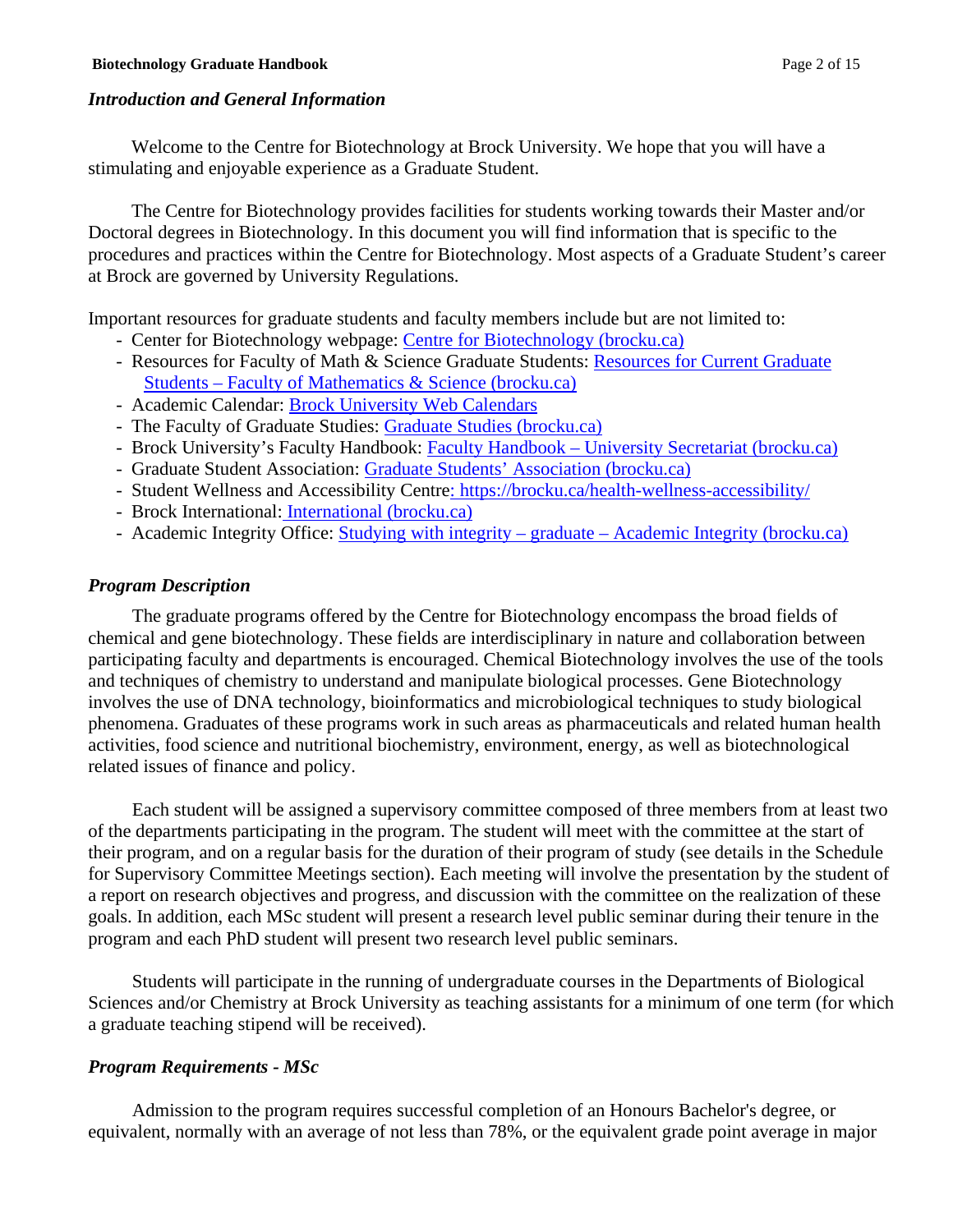#### **Biotechnology Graduate Handbook** Page 3 of 15

courses in an undergraduate program in biotechnology, chemistry or the biological sciences (composed of but not limited to biochemistry, biology, genetics, or microbiology).

The program is designed to provide a broad background in the cognate basic disciplines of biotechnology (chemistry and biology). Students with undergraduate degrees in chemistry or the biological sciences will be exposed to the breadth of biotechnology through mandatory participation in the seminar program and will have the opportunity to focus on selected areas of biotechnology in other graduate courses.

### *Required courses*

MSc students are required to complete BTEC 5F90 and BTEC 5P95. As part of BTEC 5F90, every MSc candidate must prepare and defend a thesis which demonstrates a capacity for independent work of acceptable scientific calibre. Students must enrol in BTEC 5F90 each term. Three additional half-credits are required, two of which must be numbered 5P00 or higher and one of which may be numbered 4P00 or higher. Normally, only one of these three additional half-credit courses may be taken from among 5P00 or 4P00 level courses offered by the Departments of Biological Sciences, Chemistry or Physics, which are not cross-listed with the Biotechnology program.

Courses are chosen in consultation with the Supervisory Committee. The thesis supervisor may not offer all the courses in a candidate's program. Additional credits may be required of candidates with insufficient preparation in the area of research specialization at the discretion of the supervisory committee. Note that obtaining a grade less than 70% in a graduate course is sufficient grounds for dismissal from the program.

## *Transferring from the MSc to the PhD program*

Students may also be permitted to enter the PhD after successfully completing a minimum of one year in the Brock Biotechnologies MSc program. Approval to enter the PhD program may be given by the Graduate Program Director after having received a favourable written report from the student's supervisory committee. Typically, the acceptable candidate would have achieved the successful completion of at least one full credit towards the degree with an average above 80% AND one seminar as part of the BTEC Seminar course (BTEC 5P95). After transfer to the PhD program candidates must complete the PhD Candidacy Exam by the end of the third year since the start of the MSc program. Those who fail the PhD Candidacy Exam will be rolled back to the MSc program and have one more term (beyond the term when the exam was taken) to complete the MSc program, during which the university funding may no longer be available while the Research Fellowship may be available at the discretion of the supervisor.

## *Program Requirements – PhD*

Successful completion of an appropriate Master's degree in Biotechnology, Biophysics, Chemistry or the Biological Sciences (composed of but not limited to Biochemistry, Biology, Genetics or Microbiology) is required. Alternatively, students who have successfully completed a minimum of one year in the Brock MSc Biotechnology program may apply to be transferred to the PhD program. In this event, registration in BTEC 5F90 will continue as registration in BTEC 7F99.

In addition, students with exceptional research potential and unquestionably superior academic standing who hold an Honours BSc or equivalent may be admitted into the PhD program. Research potential is gauged by (i) strong undergraduate research experiences, (ii) publications, (iii) graduate scholarships, (iv) examples of the applicants scientific writing.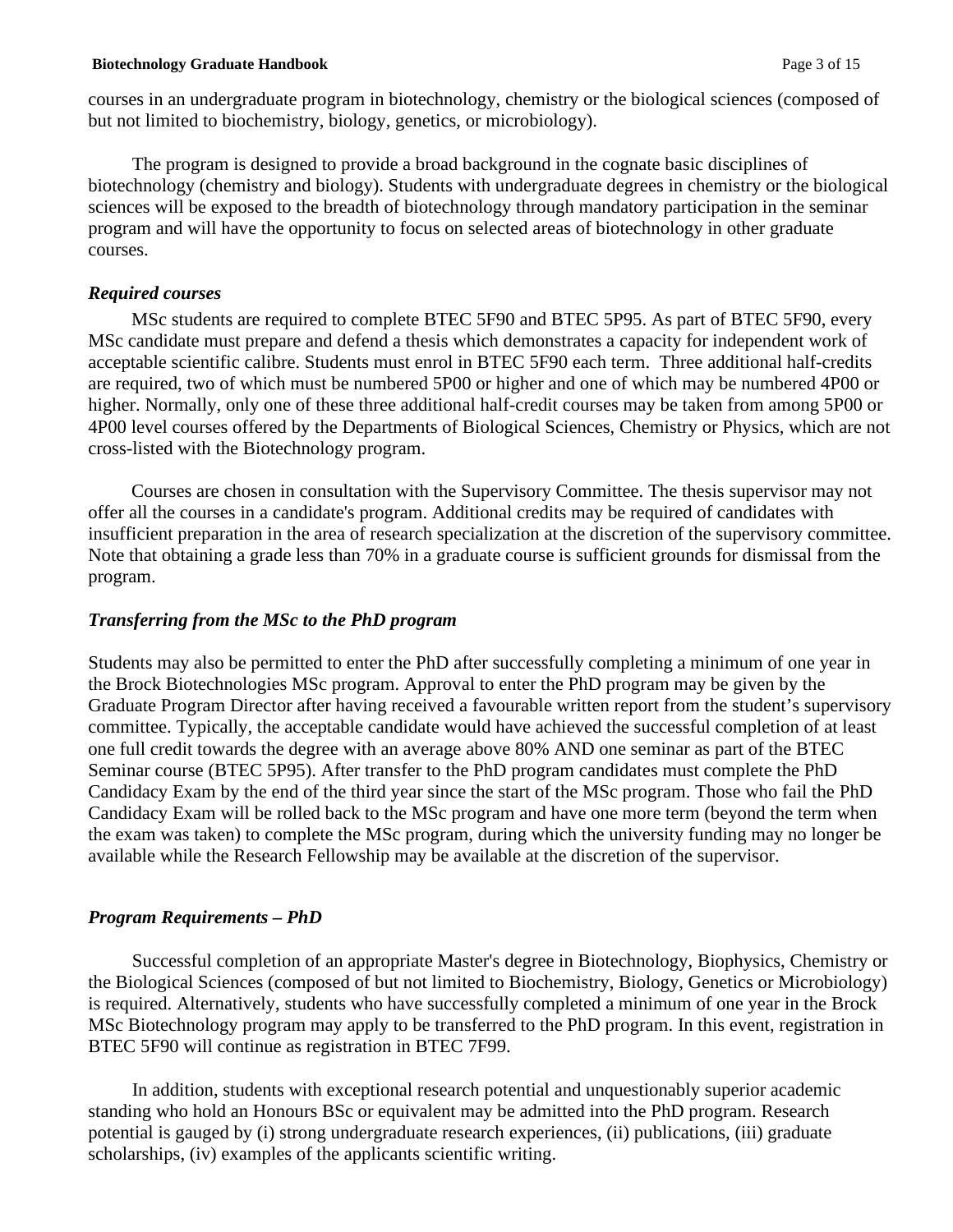#### **Biotechnology Graduate Handbook** Page 4 of 15

Continued enrolment in the PhD program requires the successful completion of the candidacy examination, which should take place normally by the end of the  $6<sup>th</sup>$  term of enrolment in the PhD program or after the second term but no later than the nineth term for students transferring from MSc, by following the procedures defined in the "PhD Candidacy exam regulations" section of this handbook.

All students must complete a research project that culminates in a thesis and independent thought and work, and which represents an original contribution to scientific knowledge. There will be an oral defence of the written thesis. The student will be guided in all aspects of his or her graduate program by a supervisory committee. Students registered as full-time will be expected to complete all degree requirements within four years following entry into the PhD program.

### *Required courses*

PhD students are required to complete BTEC 7F99 and BTEC 7P96. Students must enrol in BTEC 7F99 each term, while BTEC 7P96 is to be taken in the first year of the program.

Students approved to transfer from the MSc program are required to complete a total of four additional half-credits, three of which must be numbered 5P00 or higher and one of which may be numbered 4P00 or higher. One of these four half-credit courses should be taken from an instructor whose home department is not the one in which the student's research work is located. Normally, only one of these four half-credit courses may be taken from among 5(alpha)00 or 4(alpha)00 level courses offered by the Departments of Biological Sciences, Chemistry or Physics, which are not cross-listed with the Biotechnology program.

Students with a completed MSc are required to complete three additional half-credits, two of which must be numbered 5(alpha)00 or higher and one of which may be numbered 4(alpha)00 or higher. One of these three half-credit courses should be taken from an instructor whose home department is not the one in which the student's research work is located. Normally, only one of these three half-credit courses may be taken from among 5(alpha)00 or 4(alpha)00 level courses offered by the Departments of Biological Sciences, Chemistry or Physics, that are not cross-listed with the Biotechnology program.

The thesis supervisor may not offer all the courses in a candidate's program. When appropriate and with prior permission of the supervisory committee, courses offered outside the Departments of Biological Sciences and Chemistry may be taken to fulfill course requirements. Note that graduate credit is not given in courses where the final grade is less than 70%. Students should strive to achieve a minimum grade of 80% in all their graduate courses.

### *Minimum course grades*

0-49% Fail 50-69% Pass – no graduate credit (course must be replaced or retaken if graduate credit is required) 70-79% B – graduate credit awarded, insufficient for transfer from MSc to PhD 80-100% A – required for transfer from MSc to PhD

## *Composition of thesis supervisory committees (applicable to both MSc and PhD)*

All students are supervised by a thesis committee. Thesis committees usually consist of the student's research supervisor (and applicable co-supervisor) and two additional faculty members from the Centre for Biotechnology, one of whom will serve as Chair of the Committee. Exceptions to this structure occur when the supervisor's primary appointment is not in Biological Sciences or Chemistry.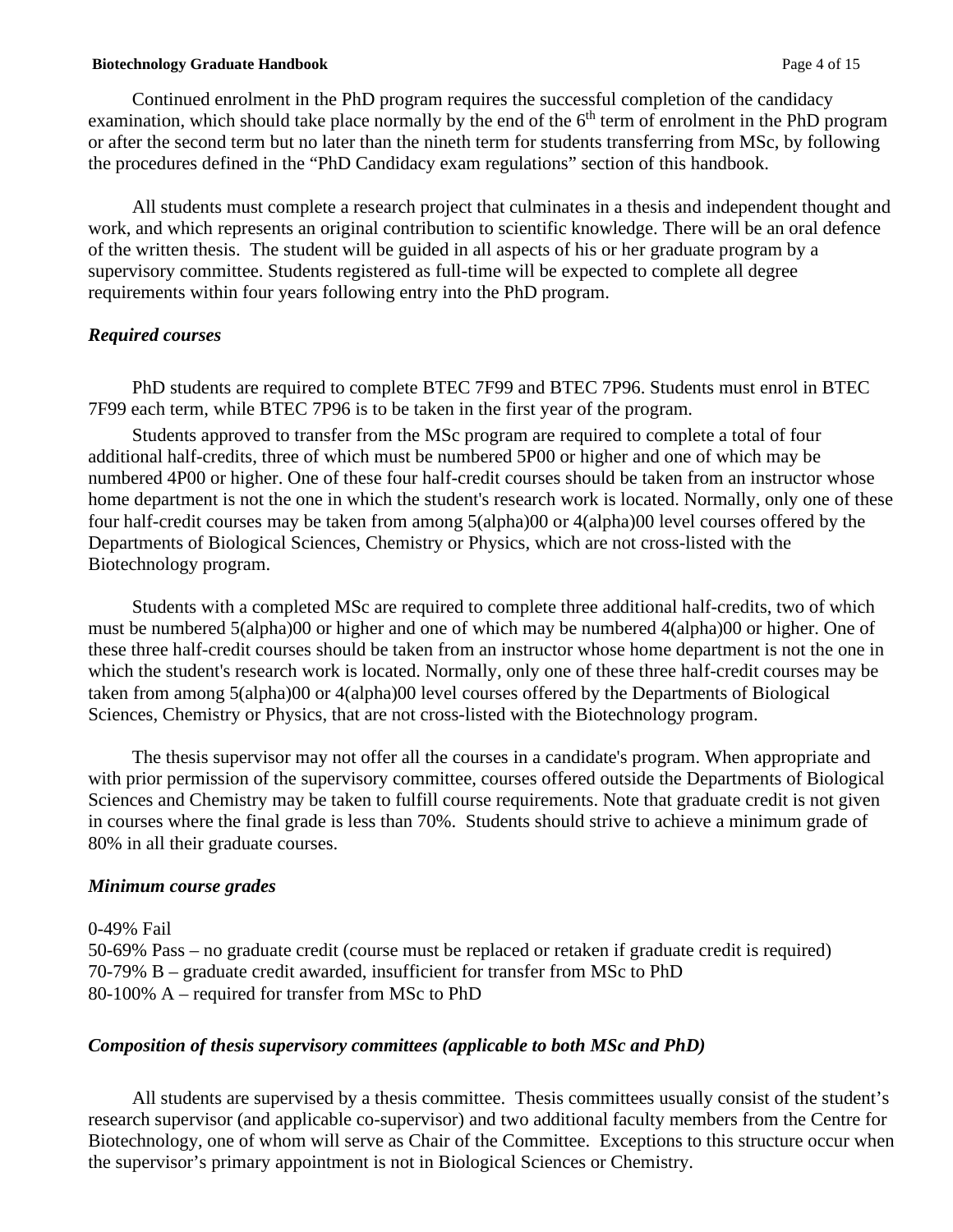Thesis committees will be chosen according to the following criteria, based on suggestions made by supervisor (and applicable co-supervisor) and subject to approval by the Graduate Program Director to ensure that the following criteria are fulfilled in assigning thesis committee duties:

- 1. There are 2 major research areas in the Centre. At least one committee member will be from the same research area as the student and the supervisor.
- 2. Thesis supervisory committees consist of the supervisor or co-supervisors plus at least two members of the Biology and Chemistry Graduate Programs faculty. At least one of the additional committee members should be from a cognate discipline. In the case where a co-supervision is involved, it is optional to have the  $2<sup>nd</sup>$  committee member for a MSc student.
- 3. Cross-appointed faculty in Biological Sciences and Chemistry may supervise graduate students and may be members of thesis supervisory committees.
- 4. Adjunct faculty in Biological Sciences and Chemistry may co-supervise graduate students with faculty from Biological Sciences and Chemistry. Adjunct faculty may be members of thesis supervisory committees. In this case, at the discretion of the supervisor/co-supervisor, it is optional to have the second committee member for a MSc student.

# *Schedule for Supervisory Committee Meetings (applicable to both MSc and PhD)*

Students are responsible for calling and arranging their committee meetings according to the following schedule:

- 1. First meeting (planning): preferably within 2 months, no later than 4 months after initial registration
- 2. First progress meeting: second or third term after initial registration
- 3. Subsequent progress meetings: minimally one per year.

Supervisory committee meetings must also be held to discuss PhD Candidacy exam topics and for major changes in research plans if not possible as part of regular committee meetings. Most committee meetings last 1-2 hours in length, so a 2-hour time slot should be scheduled.

# **At each meeting, students should present their research plans and progress in the form of a ppt presentation.**

The presentation should be approximately 30 minutes in length (depending on progress through your degree, this time may be longer if data analysis is extensive) and contain the following information:

- 1. Title of thesis
- 2. Project objectives/questions/hypothesis to be researched
- 3. Background literature discussion to put the project into context of the current understanding in the research field
- 4. Methodology to be used to answer the research questions
- 5. Results from your research which will include samples of raw data, analysed/summarised data, statistical analyses
- 6. Timeline for project objectives
- 7. Course work taken (with grades) and to be taken

# *Monitoring of Graduate Student Progress (applicable to both MSc and PhD)*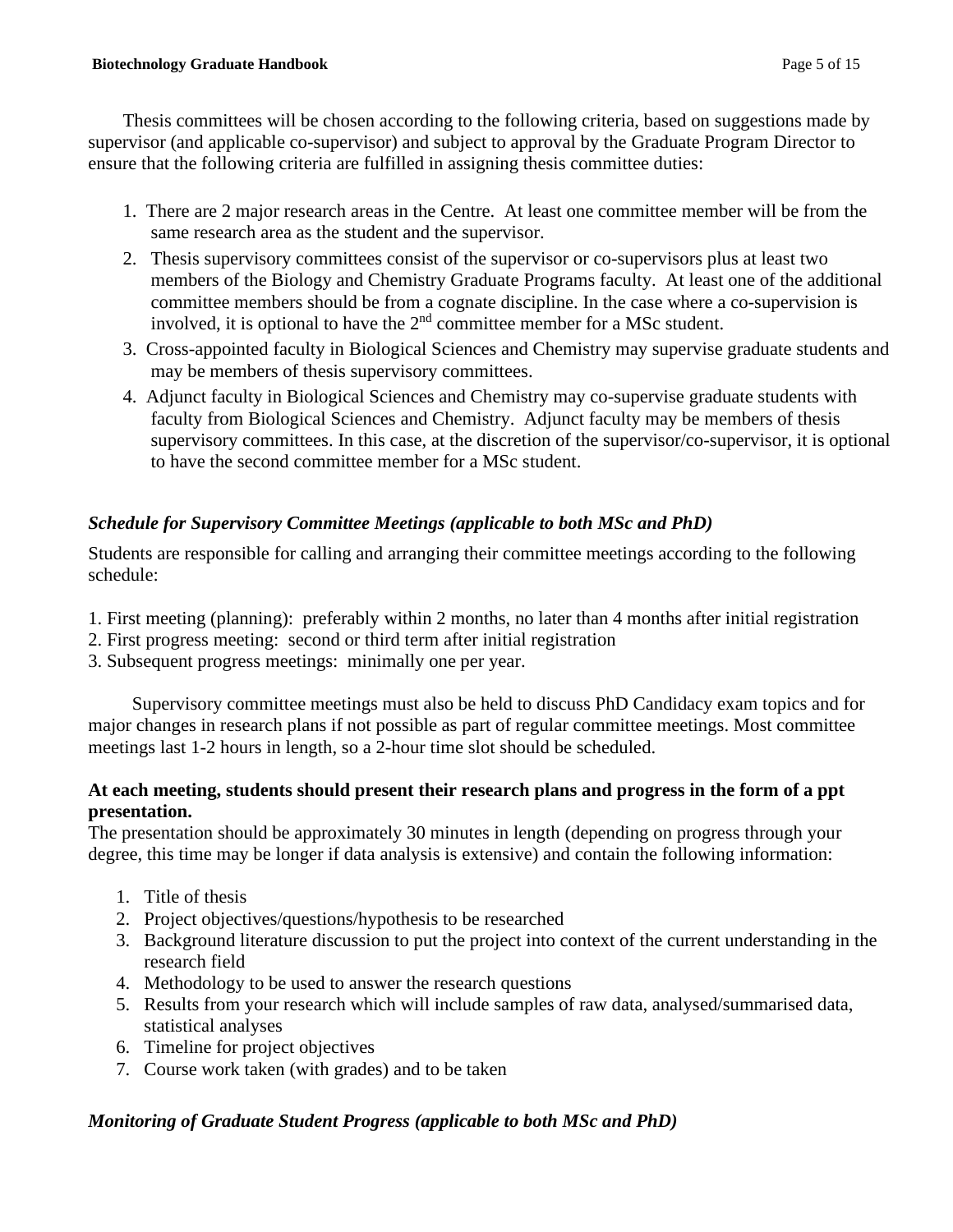#### **Biotechnology Graduate Handbook** Page 6 of 15

Graduate student committee meetings as specified above must be documented with the Graduate Student Progress Report Form (available on the Biotechnology web page). The outcome of the meeting will be summarized by the committee as Satisfactory, Needs Monitoring, Unsatisfactory, or Problems with spoken English / written English.Students should be aware that it is their responsibility to make sure committee meetings take place, and that their progress is monitored by the Biotechnology Graduate Committee. The GPD has the right not to sign course registration forms for students who failed to have the required committee meetings without legitimate reasons.

It is very important that students convene their committees and present evidence of satisfactory research effort and progress. The Graduate Program Committee regularly checks individual student progress as reported on the Graduate Student Progress Form. If no evidence of satisfactory progress is provided, then the Committee will assume that this is because the student has not been making progress. Also, from time to time, the Faculty of Graduate Studies asks the GPD to confirm satisfactory progress, for instance, when considering applications for bursaries.

Graduate students receiving external scholarships must have their satisfactory yearly Graduate Student External Progress Report Form sent to the scholarship agency by the Graduate Studies Office in order to continue receiving external scholarship funding. This form is available from the university graduate studies website.

### *Academic Probation*

When a student's progress is unsatisfactory, supervisory committees can recommend to the Graduate Program Director that students be placed on academic probation or even asked to leave the program in accordance with section 7.13 of the Graduate Academic Regulations, Brock University Faculty Handbook.

In graduate programs with a research exit requirement (thesis, major essay/research paper), satisfactory academic progress during the research phase will be determined through academic progress reviews by the Graduate Program Director. An unsatisfactory academic progress decision, as determined by the Supervisory Committee and Graduate Program Director, may result in a program's decision to place the student on academic probation for the subsequent term or a request for required program withdrawal.

### *PhD Candidacy exam regulations*

Enrolment in the Doctor of Philosophy program requires the successful completion of a PhD Candidacy examination. The PhD Candidacy examination will include an oral exam on the student's written research proposal, including the scientific background appropriate to the proposal. The research proposal must focus on a topic that is not the student's primary research topic, but is in a field related to the student's PhD research. The topic should be chosen in consultation with the thesis supervisory committee at a meeting preceding the PhD Candidacy exam. Normally, students will present to their supervisory committee up to 3 possible topics with a brief description for each topic to cover the long term and specific short-term objectives. The supervisory committee will advise on the appropriateness of the proposed topics and select one for the student. Students are allowed no more than 6 weeks to complete the written component of the PhD Candidacy exam. The thesis supervisory committee will fill out the PhD Candidacy Topic Approval Form (available on the Biotechnology web page) to approve the topic of the exam and forward this to the Graduate Program Director. The GPD will form the examination committee by inviting two external examiners based on the supervisory committee's recommendation. The student will submit an electronic copy of the written proposal via email to the Graduate Program Director and the examination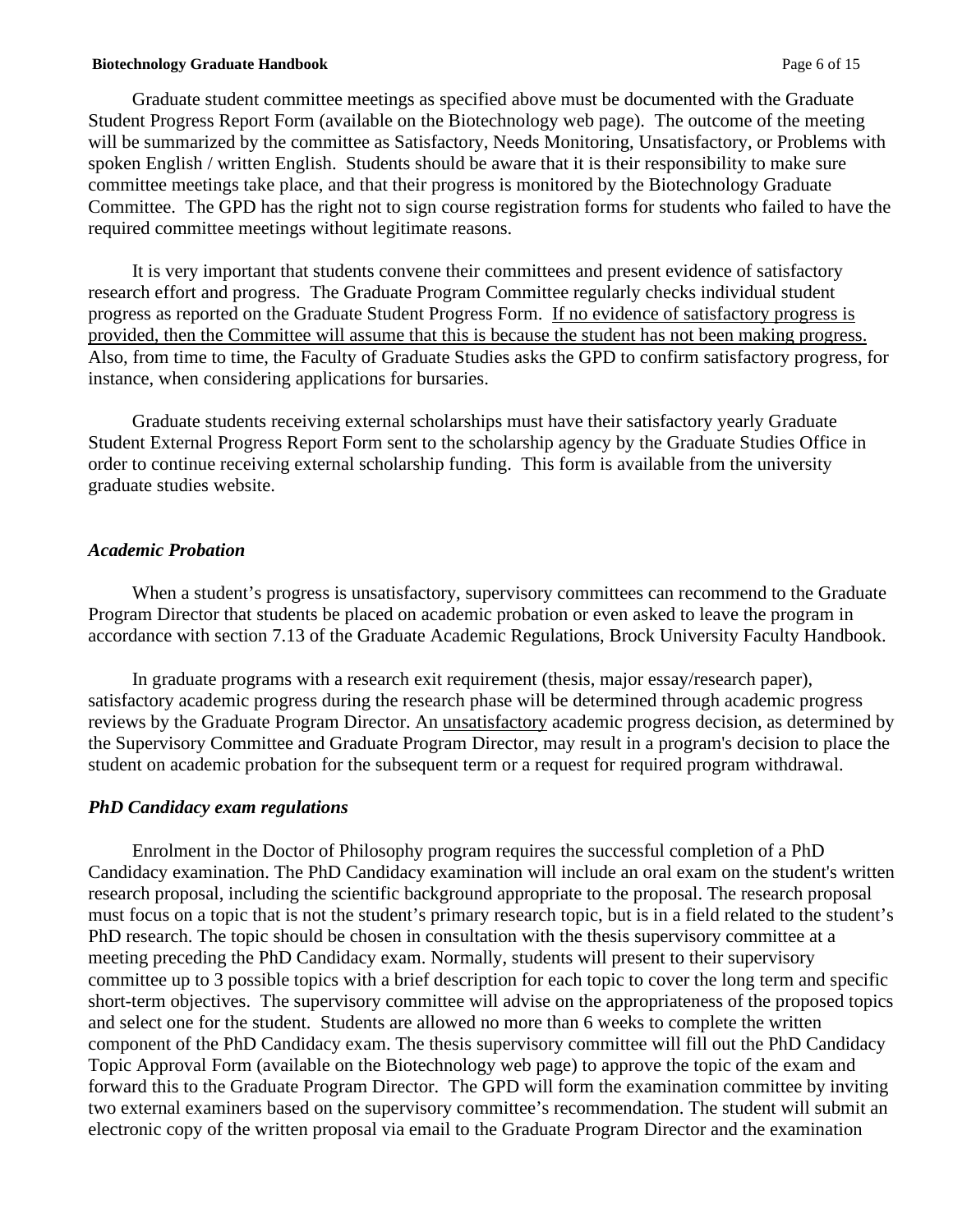#### **Biotechnology Graduate Handbook** Page 7 of 15

committee members within six weeks of the date of topic approval; the scheduled examination date will occur within 3 weeks following this submission.

### *Conditions for the exam*

Before permission is given for the PhD Candidacy Exam to proceed, students (both MSc and PhD) should convene their supervisory committee in order to convince them that sufficient research progress has been made up to that point; this is particularly critical for MSc students as they must convince their committees that their academic abilities and achievements up to that point justify switching to the PhD program without first producing an MSc thesis. The supervisory committee will then advise the Graduate Program Director of their decision to grant permission for the PhD Candidacy examination to proceed via the approval of the topic area as described above.

It is desirable but not mandatory that PhD students complete their course requirements before attempting the PhD Candidacy exam. MSc students must complete all MSc course work with grades of at least 80% **in each course**. Exceptions to this rule may be made if required courses have not been offered in time for students to complete this requirement.

### *Timing of the exam*

For students who enter directly into the PhD program, the PhD Candidacy exam will take place after the second term but no later than the nineth term. For students enrolled in the MSc program who wish to switch to the PhD program, the PhD Candidacy exam will take place after the third term but no later than sixth term.

## **Important: PhD students who fail to arrange the PhD Candidacy exam before the end of their sixth term, will be deemed to have failed their first attempt at the exam.**

### *Content and format of PhD Candidacy research proposal*

The proposal will follow NSERC guidelines and must be formatted as required for Discovery Grant Form 101, including all relevant sections (but NOT including Form 100). Consult the NSERC website for information on how to write a good proposal. It is highly recommended that you obtain a copy of a successful NSERC Discovery Grant proposal written by your supervisor as an example of how a proposal should be framed.

The PhD Candidacy research proposal must be written by the student and must not be read or edited by the supervisor and supervisory committee members prior to its final submission, to ensure that the proposal reflects the student's own work. Students are expected to work independently in writing their proposals, but are allowed to have their peers proofread the last draft before submission. Students may also consult with the Graduate Program Director about issues relating to formatting and grant structure (as opposed to specific content), as well as criteria for the PhD Candidacy evaluation.

## **Note that the proposal must be understandable to a biologist and/or chemist in a different research field.**

## **1. Topic**

The PhD Candidacy proposal should be on a topic related to but not the same as the PhD research topic. The proposal should be narrow enough in scope that it represents a project that could be used as a backup should the student's primary research project be abandoned or could be used as a post-doctoral project. As such, the topic should be focussed enough that the proposed research could be accomplished in a 5-year timeframe.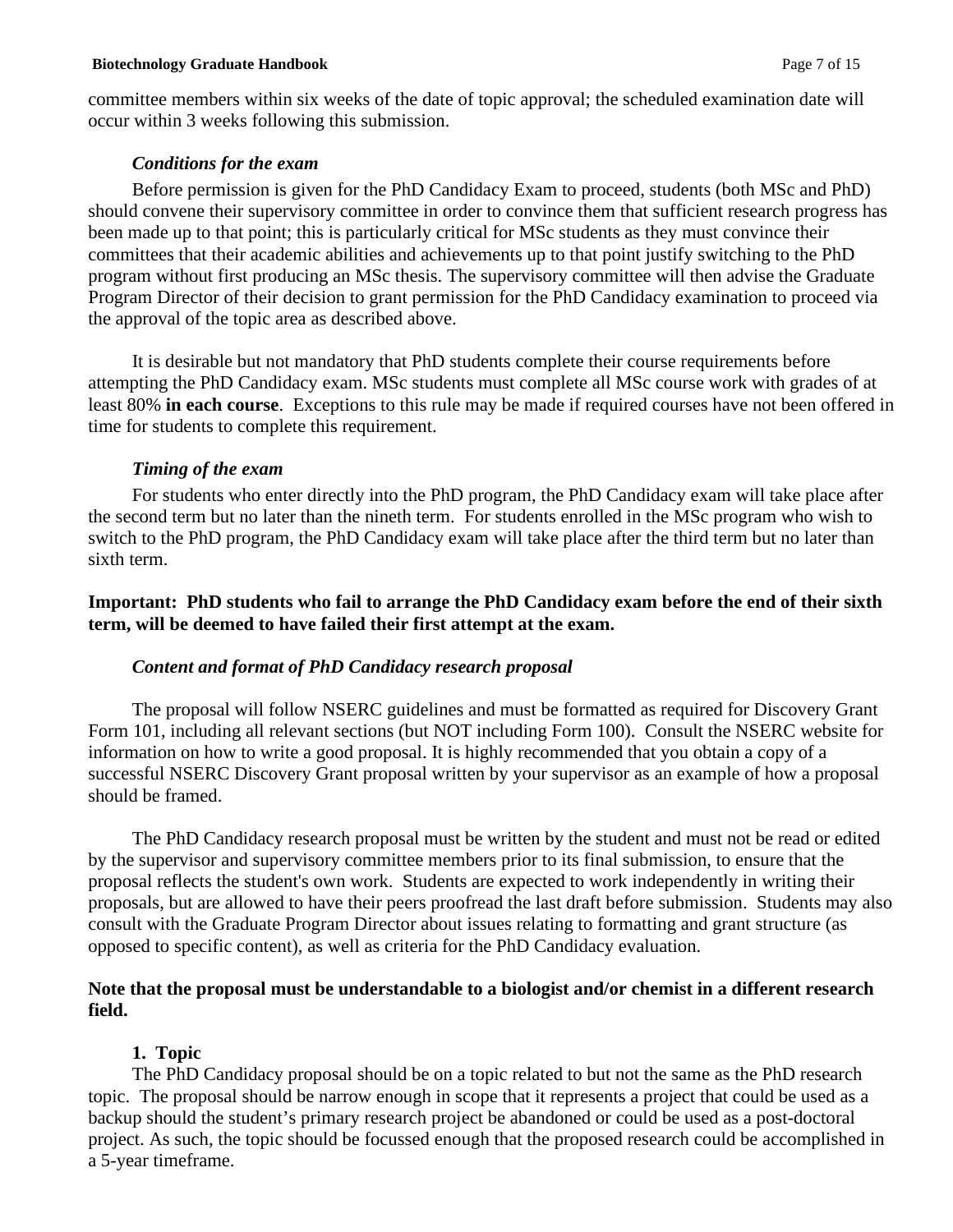# **2. Summary of proposal in lay terms**

The summary is intended to explain the proposal in language that the public can understand. Using the space provided in the NSERC form 101 and in simple terms, briefly describe the nature of the work to be done. Indicate why and to whom the research is important, the anticipated outcomes, and how your field will benefit. In general, it is desirable to avoid field-specific jargons wherever possible in your proposal.

# **3. Proposal**

Using the headings below, describe the research to be supported. This section of the proposal is a maximum of 5 pages in length, single-spaced, Times Roman 12-point font. References should be provided in full on additional pages. You may also present up to three figures and tables. Provide details on:

- objectives of the research, both short and long term; hypotheses to be tested, specific predictions
- literature pertinent to the proposal
- methods and proposed approach
- anticipated significance of the work.

# **4. References**

- Please use standard and consistent formatting for references.
- Do not refer readers to Web sites for additional information on your proposal.
- Do not introduce hyperlinks into your list of references.
- Make sure you have actually read the references in your proposal you may be questioned on them in the exam!

# **5. HQP plan, budget, and budget justification**

- •Following the NSERC guidelines, describe in no more than two pages the recruitment and assignment of High Quality Personnel (HQP) to the proposed research components as well as HQP training strategies.
- •Provide a budget by filling in the budget portion of NSERC Form 101 and provide justification of the expense items using no more than 1 page.

# *PhD Candidacy examining committee*

The Committee consists of the student's supervisory committee plus two faculty members from the Department of Biological Sciences and/or Chemistry. Majority of the committee members must be tenured faculty. The GPD serves as Committee Chair and is also an examiner and therefore votes on the outcome. Co-supervisory votes together and count as a single vote in all cases.

# *Exam procedures and outcomes*

The examination will consist of two parts, the written research proposal and the oral exam. A student has to succeed in both parts to pass the PhD Candidacy exam and has to first pass the written part before proceeding to the oral exam.

Committee members will submit their evaluations with a pass or fail grade (with additional applicable detailed comments) for the written research proposal to the Graduate Program Director no later than 3 days prior to the scheduled oral exam. A pass requires at least 4 members of the committee voting for pass. If the written research proposal fails to pass, the oral exam will be cancelled, and the student will be given ONE chance to revise and resubmit the research proposal, normally within two weeks. The committee's review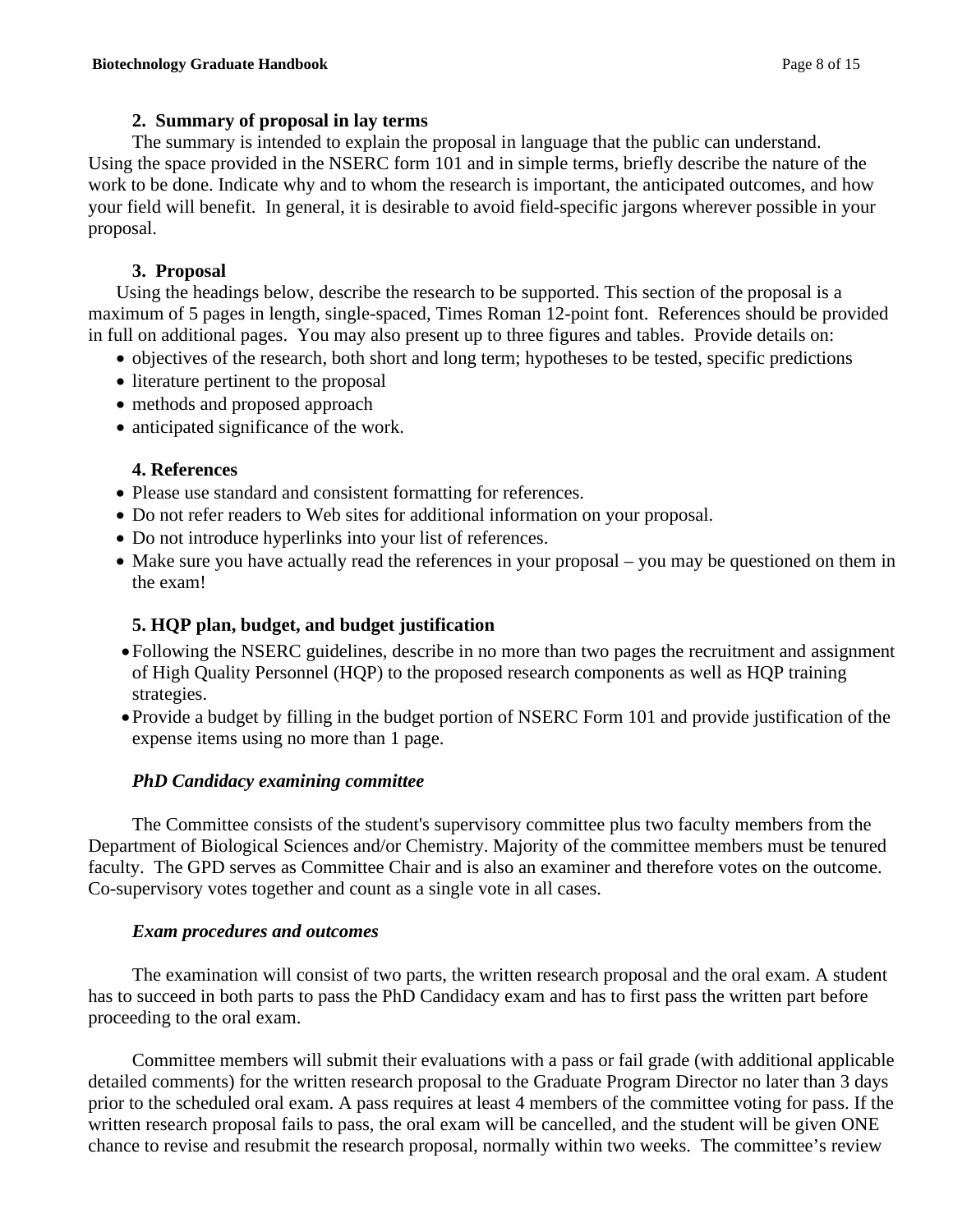### **Biotechnology Graduate Handbook** Page 9 of 15

comments will be communicated to the student via the GPD. The committee will be given two weeks to reevaluate the revised research proposal. If the proposal fails to pass again, the PhD Candidacy exam will be considered as a failure, and the student will not be allowed to re-try.

The oral exams are scheduled for a 3-hour duration, which is longer than most exams last. The exam begins with a 30-minute oral presentation by the candidate, highlighting and summarizing the proposed research. This presentation is followed by rounds of questions from the committee, beginning with the two external examiners, and ending with the supervisor. Normally, two rounds of questioning are sufficient, but three rounds of questioning may be necessary.

The outcome of the oral exam will be determined by the votes of the committee (pass or fail). The oral exam is a one-chance exam, thus a failure of the oral exam is also a failure of the PhD Candidacy exam.

## 1. Students registered in the PhD program: possible outcomes are **Withdraw** or **Continue.**

· **Withdraw from PhD program** - two or more committee members vote to fail (the candidate will be required to withdraw from the program by the end of the current term). This outcome will normally only apply when the committee deems it extremely improbable that the student will be able to independently plan, carry out, and publish a research project.

· **Continue** - at least 4 members of the committee vote for a pass. The student has demonstrated sufficient understanding of the research process, satisfactory understanding of the research topic, and has demonstrated satisfactory scientific, written and oral communications skills, such that the student is clearly ready to independently plan, carry out, and publish a research program. The student may continue in the PhD program.

# 2. Students registered in the MSc program: possible outcomes are **Remain in MSc** or **Transfer to PhD**

· **Remain in the MSc program** - 2 or more committee members vote that the candidate will be better served by completing an MSc thesis prior to undertaking a PhD. The student has not demonstrated sufficient understanding of the research process or satisfactory understanding of the research topic, and/or has not demonstrated sufficient ability in either writing or communications skills. The student is not yet ready to independently plan, carry out, and publish a research program.

· **Transfer to PhD** program - at least 4 members of the committee vote for a pass. The criterion for a **pass** is clear evidence of advanced intellectual ability and accomplishment, as indicated by the written proposal and oral exam, such that the committee believes the student will not benefit from the experience of writing an MSc thesis. The student has demonstrated sufficient understanding of the research process, satisfactory understanding of the research topic, and has demonstrated satisfactory scientific, written and oral communications skills, such that the student is clearly ready to independently plan, carry out, and publish a research program.

## *Thesis procedures (applicable for both MSc and PhD)*

The following are general guidelines that reflect what Biotechnology supervisory committees generally deem to be reasonable minima and maxima for thesis content. It is not necessary to include all of the work you did as a graduate student. Your goal is to demonstrate sufficient achievement to justify awarding of the degree.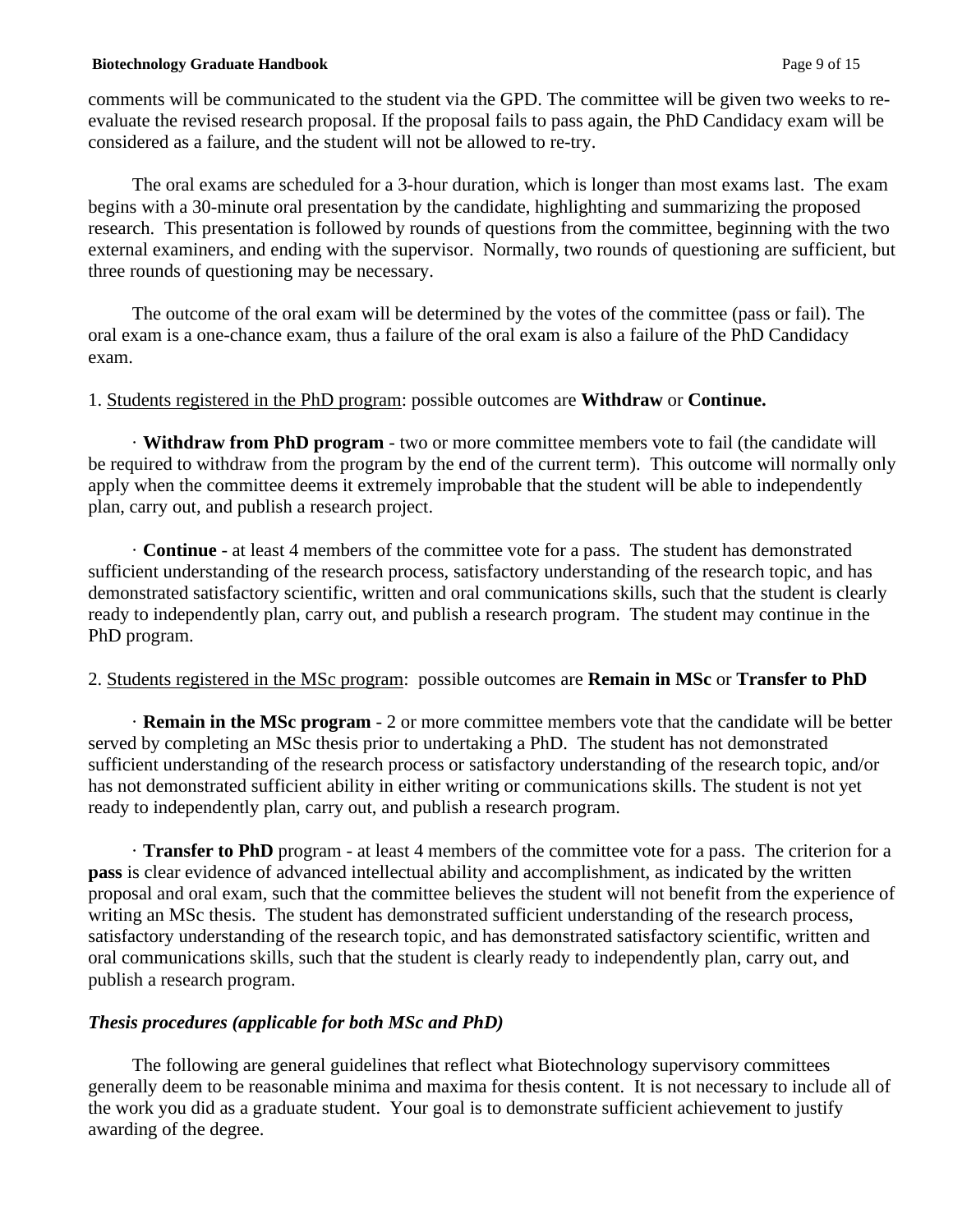### **Biotechnology Graduate Handbook Page 10 of 15**

**MSc thesis:** General introduction, 1-2 data chapters (or chapters representing manuscripts, unpublished or published), general discussion, general conclusions, references, appendices as necessary. Total thesis length about 100-125 pages.

**PhD thesis:** General introduction, 3-5 data chapters (or chapters representing manuscripts, unpublished or published), general discussion, general conclusions, references, appendices as necessary. Total thesis length about 150-200 pages.

Students are responsible for convening their committees in order to regularly apprise them of their progress. The committee will decide when the student has collected sufficient data to complete a thesis. The committee's decision will be indicated on the Graduate Student Progress Form (available from the Biotechnology web site) and forwarded to the Graduate Program Director.

## *Formatting of graduate theses*

The following guidelines are intended to **complement** the requirements of the Faculty of Graduate Studies. Biotechnology committees regularly request that all references be collated at the end of the thesis, to improve the clarity of the monograph. Students who insist on formatting theses their own way are likely to encounter opposition and irritation from committee members (hint: don't do it!).

- 1. All aspects of thesis formatting and e-submission should follow the Brock University Library guidelines for E-Thesis Submission. For detailed instructions please visit the Thesis Preparation webpage of the Faculty of Graduate Statues.
- 2. When printed copies of theses are to be provided for the supervisory and defence committee, they should be printed as double-sided on laser printers. Bound copies of theses in the final version are students' own choices and are no longer required.
- 3. All typing and other costs of preparing the thesis are the responsibility of the student. Students are not permitted to use the departmental laser printers and photocopiers for printing/duplicating their theses, but can use the printer in the graduate student lounge.
- 4. Published manuscripts are likely to have different formatting. When included as thesis chapters, one consistent format should be used throughout the thesis, and all references should be compiled at the end of the thesis.

# *Final Draft Submission for Tuition Reduction (Graduate Studies Final Stage Status)*

Once the student has completed all required courses and completed a final draft of the thesis and it has been reviewed by their supervisor, the student can hand in this first draft to the Graduate Program Director along with the final stage form from the Faculty of Graduate Studies to apply for the first draft tuition reduction. **The submission to the GPD should be as a pdf document attached to an email.** The student should request the supervisor to confirm via email to the GPD that they have reviewed the draft to confirm it represents a document that would require less than one term to complete for final review. Students approved for Final Stage Status must be able to complete their exit requirement within the subsequent term. Final Stage Status will be awarded only once and for only one term per Brock University Faculty Handbook, section 7.11.

## *Internal Thesis Review*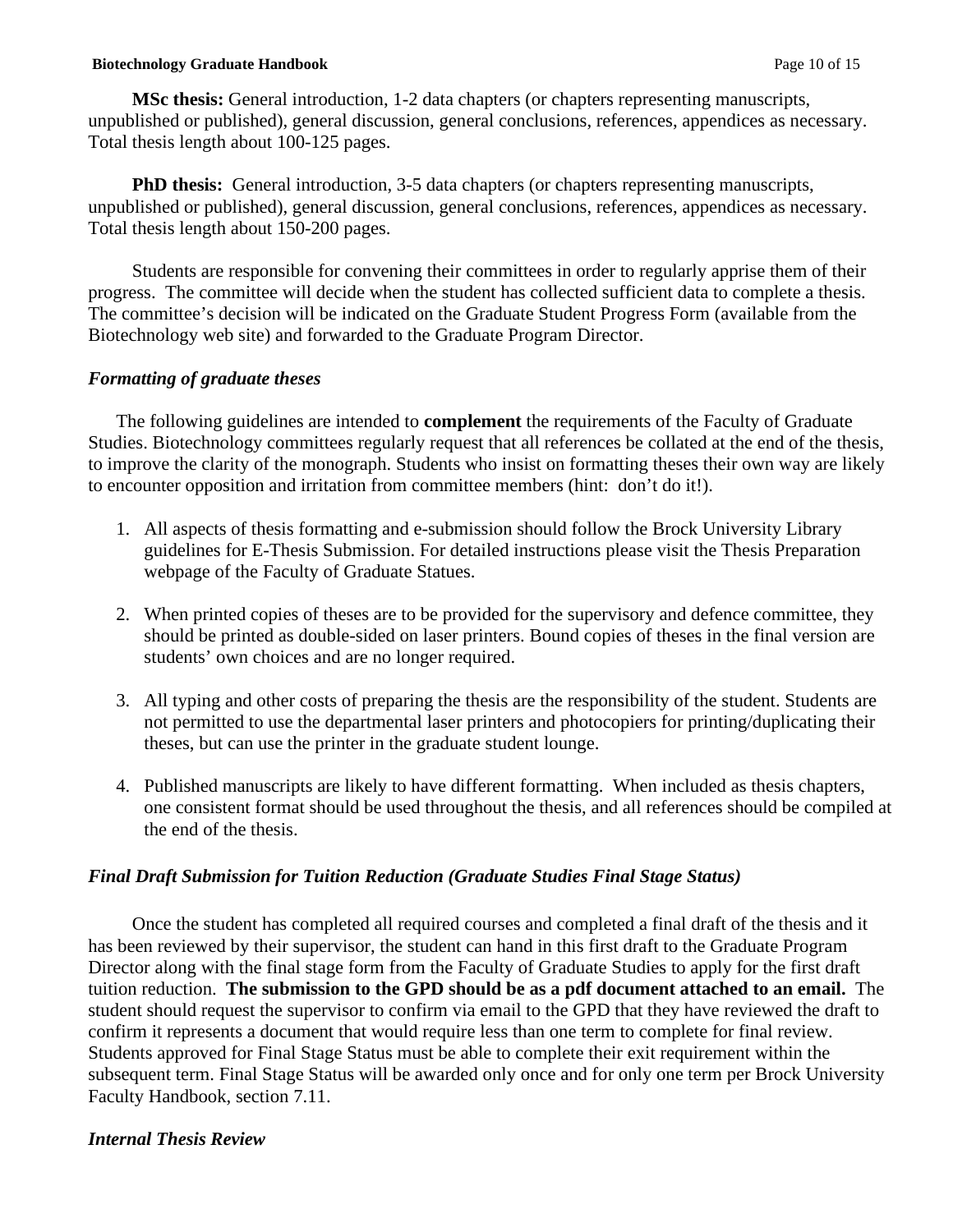#### **Biotechnology Graduate Handbook** Page 11 of 15

Once the supervisor agrees that the thesis is ready for internal review by the supervisory committee, an email to that effect should be forwarded to the Graduate Program Director, and a PDF version of the thesis emailed.

The GPD forwards the thesis to the committee who will evaluate it and decide whether it is ready for external review. The internal review process normally takes three weeks (see below for black-out periods). If the student is required to make major revisions during the internal review process, it may take longer than three weeks. Each committee member forwards comments to the Graduate Program Director who forwards them to the student. The thesis may be submitted for external review once required revisions have been made, as recommended in the internal review.

### *External Thesis Review and Defence Date*

Once the Internal Review is complete, the student should forward an electronic copy of the thesis to the GPD, along with the Declaration of Originality and the following forms:

- For MSc thesis defences, the MSc Appointment of External Examiner form needs to be submitted along with the thesis. Forms and detailed instructions are available on the FMS Student Resources page, under "Arranging MSc Thesis Defence".
- For PhD thesis defences, the Appointment of PhD External Examiner form and the Supervisory Approval of Thesis for Oral Defence form are required. Forms and detailed instructions are available on the FMS Student Resources page under "Arranging PhD thesis defence".

For Doctoral thesis defences, an Internal External Examiner would be appointed by the GPD.

The External Examiner would be a Faculty Member from another university or from Brock University, but outside the Biotechnology graduate program.

The supervisor and student must complete a list of three potential External Examiners and their contact information, ranked in order of preference. The Graduate Program Director reviews and approves the list of potential external examiners for MSc thesis defences on behalf of the FMS Associate Dean. External Examiners' list for PhD thesis defences is approved by the Associate Dean, FGS.

Once the external examiners have been named, a defence date will be set. The date will normally be 4-6 weeks from the external examiner notification date and the submission of the thesis for external review.

Electronic copies of the thesis will be distributed to the committee. The student shall have a copy at the defence.

## *Black-out Periods for Defence and Internal Reviews*

Two times of the year are set aside where no thesis defences or internal review procedures will take place. This is to accommodate normal holiday practise and alleviate scheduling difficulties at common university closure periods.

Summer black-out: August  $15<sup>th</sup>$  to August  $31<sup>st</sup>$ Winter black-out: December  $18<sup>th</sup>$  to January  $3<sup>rd</sup>$ 

Note that students should not submit theses for internal review within these time periods. If submitting prior to these time periods, the "3 week" clock will stop at these time points and return to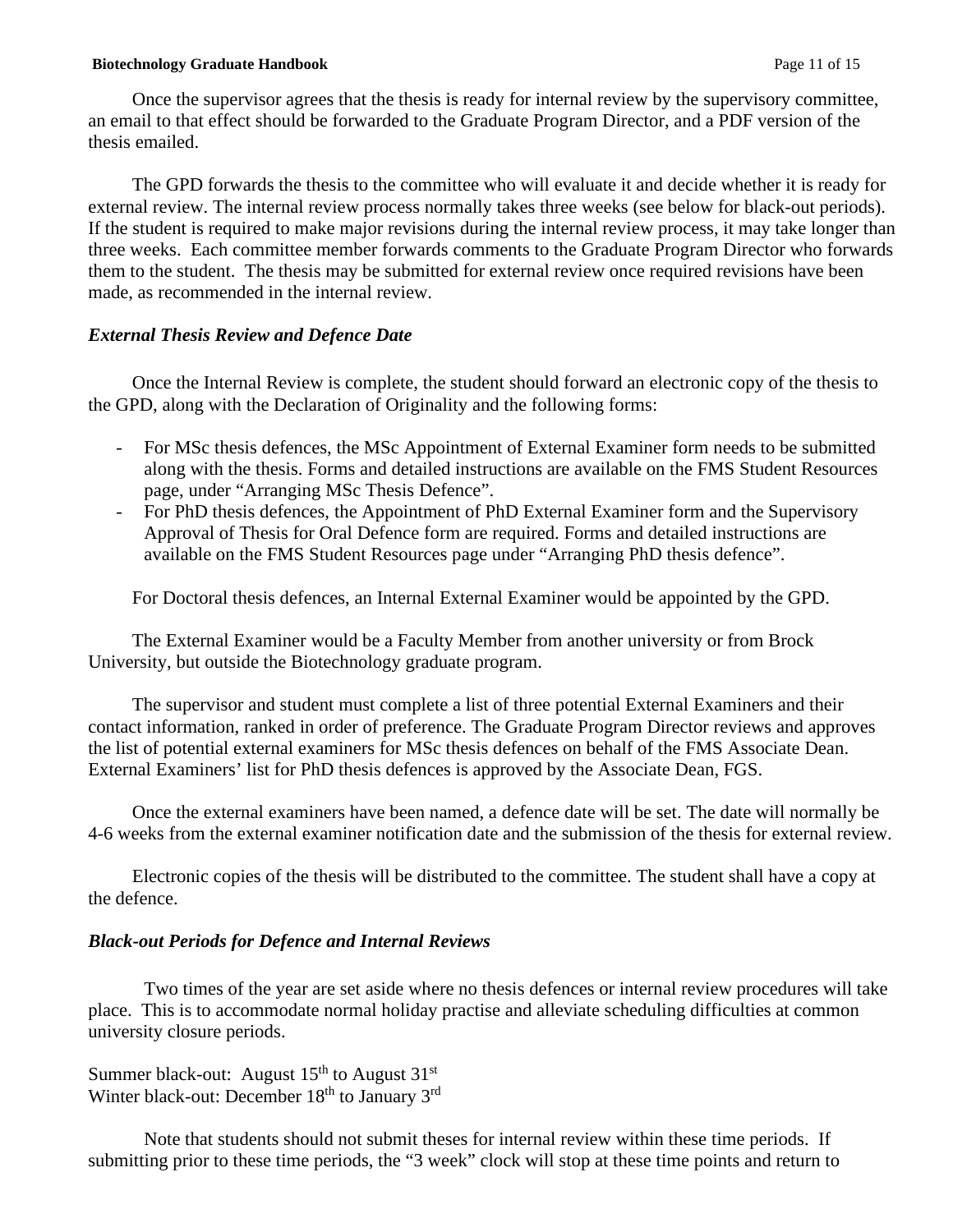### **Biotechnology Graduate Handbook** Page 12 of 15

normal patterns after the duration of the black-out period. Students are advised to plan ahead. For example, if you wished to defend your thesis on September 1, you would have to submit for external review around the end of June. Likewise, if you wanted to defend on January 5th, you would need to submit for external review by ~November 5th. Remember to add at least 3 weeks for the internal review before that.

# *Program and funding length limits*

The normal program length is 2 years (6 terms) for the MSc program and 4 years (12 terms) for the PhD program, during which the University Scholarship and Research Fellowship funding is guaranteed. Any continuation of the Research Fellowship beyond the normal funding period is at the discretion of the supervisor. The maximum program length is 3 years (9 terms) for full-time MSc students and 6 years (18 terms) for PhD students. MSc to PhD transfer students are guaranteed the University Scholarship and Research Fellowship funding for a total of 5 years (15 terms) and have a maximum of 7 years (21 terms) from the date of enrolment in the MSc program to complete the PhD. The program length for part-time MSc students is prorated to the equivalent of 3 years of full-time. In exceptional cases, application for an extension of the programs beyond these limits may be made. Such requests must be submitted first to the GPD before submission to FGS. Students are strongly advised to complete their programs within the defined normal program periods.

# *MSc defence format*

## *Examining Committee makeup*

examining committee chair (Dean of Faculty of Mathematics and Science or Dean's delegate), external examiner from outside the university or from outside the program but within Brock University, and all members of the supervisory committee. In case of co-supervision, the supervisors vote together as one vote. Virtual attendance at the defence is allowed.

# *Format of exam*

- Exam chair introduces committee and candidate, explains the format of the defence.
- Candidate presents a research seminar, around 30 minutes in length, followed by a short period in which the floor is open to questions from the audience.
- After a short break, the examination begins. Audience may remain but may not ask questions.
- Order of questioning is usually external examiner,  $1<sup>st</sup>$  departmental representative,  $2<sup>nd</sup>$  departmental representative, supervisor. The chair of the examining committee is not required to participate in the questioning period.
- The questioning period is normally about 2 hours, consisting of two rounds of questioning by the examining committee. However, the exam may be longer if the committee deems it necessary.
- When the committee is satisfied with the questioning, the Chair thanks the candidate and the audience, who then leave the room so that the Committee may deliberate *in camera.*

# *Possible outcomes of the exam*

All members of the examining committee will vote on the outcome of the exam except the Chair, for a total of 4 votes.

If at least 3 members of the committee vote to fail, the result is FAIL.

If at least 3 members of the committee vote to pass, the result is PASS.

In the event of a tie vote (usually, 2 votes for pass, 2 votes for fail), the vote of the external examiner will be the outcome of the exam.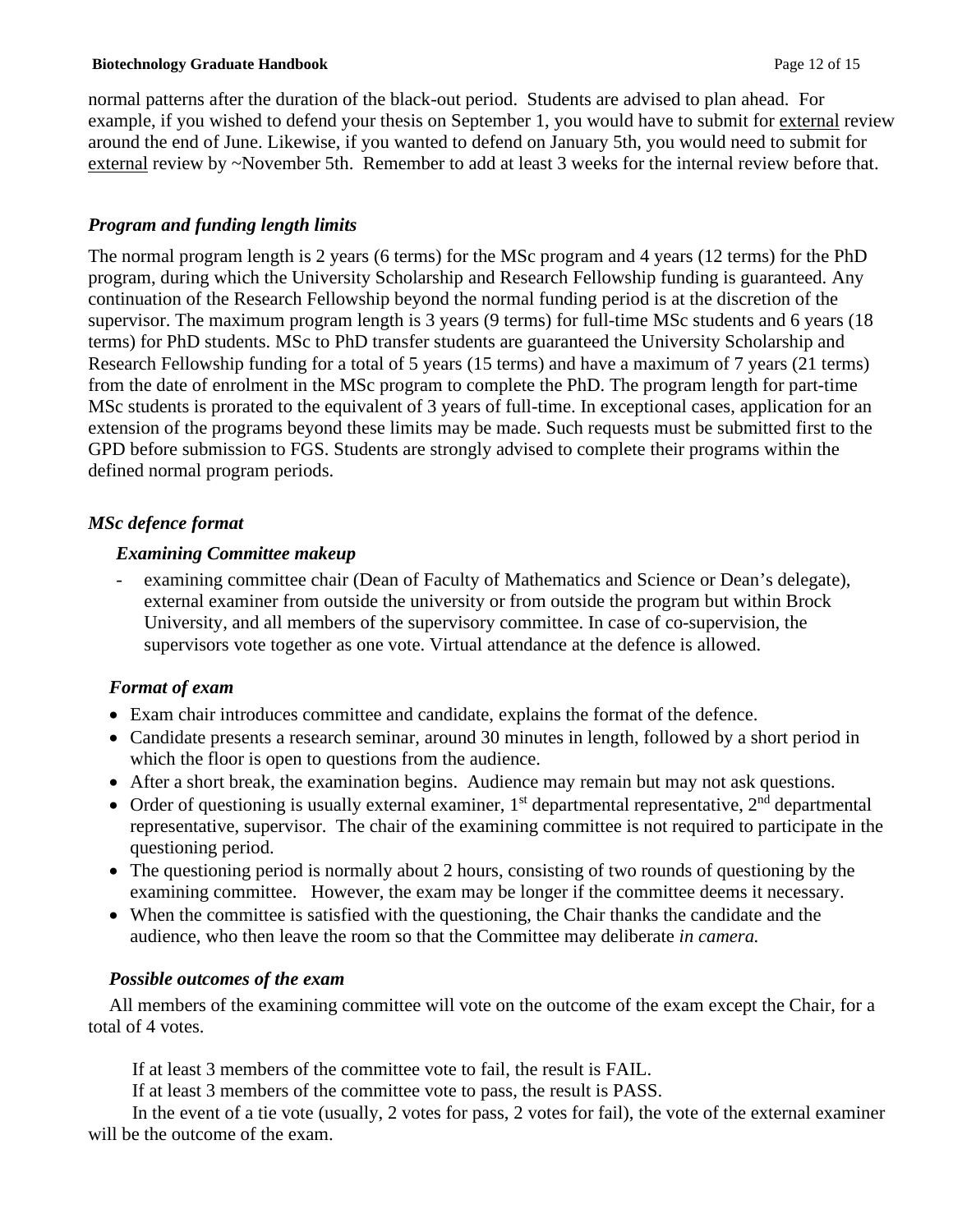# *PhD defence format*

## *Examining Committee makeup*

- examining committee chair (Dean of Faculty of Graduate Studies or delegate), external examiner (from outside Brock University), Brock internal examiner (from outside the graduate program but within Brock University), and all members of the supervisory committee.In case of co-supervision, the supervisors vote together as one vote.

Note that for PhD exams, video attendance by the external examiner is not acceptable except in case of last minute travel emergencies or government travel restrictions.

# *Format of the thesis defense oral exam*

- Exam chair introduces committee and candidate, explains the format of the defence.
- Candidate presents a research seminar, around 30 minutes in length.
- Floor is open to questions from the audience.
- This is followed by a short break (and refreshments).
- The oral defence proceeds. Audience may remain but may not ask questions during the defence.
- Order of questioning is usually external examiner, internal examiner,  $1<sup>st</sup>$  departmental representative, 2<sup>nd</sup> departmental representative, supervisor. The chair of the examining committee is not required to participate in the questioning period.
- The questioning period will normally consist of two rounds of questioning by the examining committee, but additional rounds may be required.
- When the committee is satisfied with the questioning, the Chair thanks the candidate and the audience, who then leave the room so that the Committee may deliberate *in camera.*

# *Possible outcomes of the PhD oral exam*

All members of the examining committee, excluding the committee Chair, will vote on the outcome of the exam, for a total of 5 votes. A "Pass" requires at least 4 of 5 voting members of the committee vote to pass. The alternative is "Fail". In the event of a tie vote, the vote of the external examiner will be the outcome of the exam.

# *After the thesis defence*

There are several things that still need to be done after the defense in order for students to graduate.

1. A variety of copyright forms must be filled out and signed by the student. This happens following the thesis defense or once the required revisions are complete, for submission of the thesis to the Brock Digital Repository.

2. The committee may require thesis revisions. These are mandatory and must be submitted by the date decided on at the exam. The exam decision form that is signed by the committee is only signed by the supervisor after the revisions are complete. A Pass Grade for the thesis course is assigned upon supervisor's confirmation that the revisions are complete.

3. Students shall supply their supervisors with copies of the data used in the thesis, as well as other data that were collected in the course of the graduate program, even if they were not included in the thesis. Supervisors are co-owners of data produced in their research labs. Failure to provide data files, copies of field notes, copies of lab books, etc. as requested, may result in a delay in the processing of final paperwork to enable convocation.

4. It is the student's responsibility to submit the final approved version of their thesis to Brock's Digital Repository. The thesis must meet the e-Thesis Format Specifications set by FGS.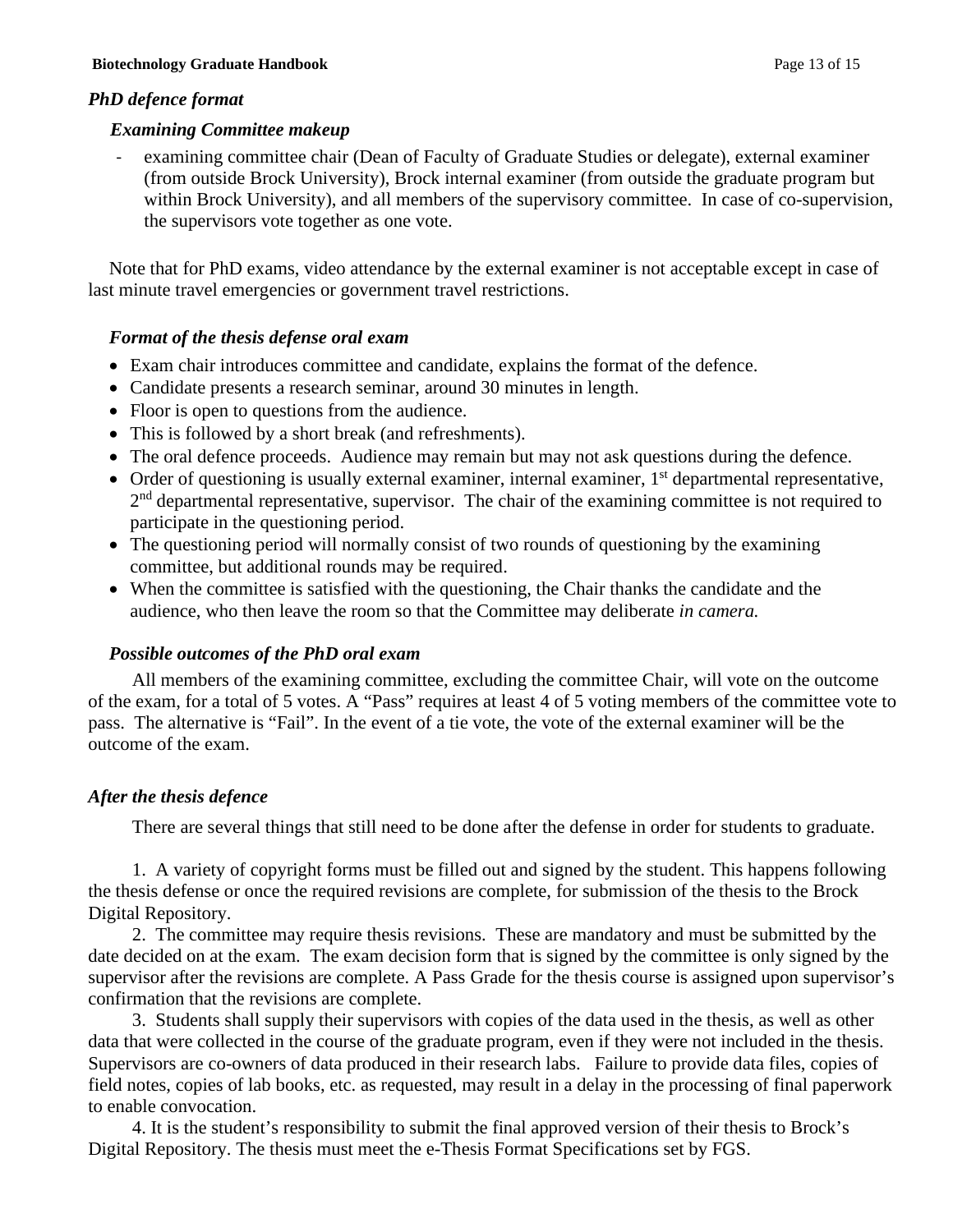## [\(https://brocku.ca/graduate-studies/wp-content/uploads/sites/181/E-Thesis-Format-Specifications-32269-](https://brocku.ca/graduate-studies/wp-content/uploads/sites/181/E-Thesis-Format-Specifications-32269-03-2017.pdf) [03-2017.pdf\)](https://brocku.ca/graduate-studies/wp-content/uploads/sites/181/E-Thesis-Format-Specifications-32269-03-2017.pdf)

5. Under certain circumstances (e.g. to protect confidential commercial information, patentable material) a graduate student may request a restriction on the circulation of the thesis for up to a period of twelve months.

Graduate Studies and the University may have additional requirements, such as payment of outstanding fees.

## *Data ownership and publication rights*

Data collected during the course of graduate program belong to both the graduate student and the supervisor. Original data records, including lab books and field books, belong to the supervisor's research program and must remain with the supervisor when the student leaves, unless the student has specifically been given permission to take them. Students are, of course, entitled to keep copies of original data records. Students should submit complete copies of their data to their supervisors at the point of internal review. **The Graduate Program Director will sign off on completion of degree requirements only after supervisors advise that they have received complete versions of all required data, lab books, field books, etc.** 

All graduate students are encouraged to produce manuscripts for publication based on their graduate work or any other research that may have been conducted in the course of their graduate program. Graduate students should be aware that first authorship, even for manuscripts based on their thesis, is not automatic, and should discuss with their supervisors how authorship will be assigned. Graduate students who do wish to write manuscripts based on data they collected as part of their graduate research will normally have one year following their departure from the program to provide a complete first manuscript draft of any data they wish to publish. After one year, supervisors may elect to proceed with publication themselves.

## *Academic Integrity*

Graduate students are expected to adhere to the highest of standards during their studies, and according to Brock University's Policy on academic integrity [\(Academic-Integrity-Policy.pdf \(brocku.ca\)\)](https://brocku.ca/academic-integrity/wp-content/uploads/sites/5/Academic-Integrity-Policy.pdf). Students should familiarise themselves with the policy, the definitions of plagiarism and with the integrity standards expected of a graduate student. These policies apply to their coursework as well as their written thesis work.

All students are required to act ethically and with integrity in academic matters and demonstrate behaviors that support the university's academic values. These behaviors may include, but are not limited to:

- a. Completing one's own original work;
- b. Knowing and following the appropriate citation method in regard to the use of quotation marks and paraphrasing;
- c. Collaborating appropriately (unless teamwork is permitted, it is prohibited);
- d. Acknowledging the contribution of others (giving credit);
- e. Ensuring that a student's work is not used inappropriately by others;
- f. Acting ethically and with integrity while conducting research and in the reporting of research results; and
- g. Following published examination rules and protocols.